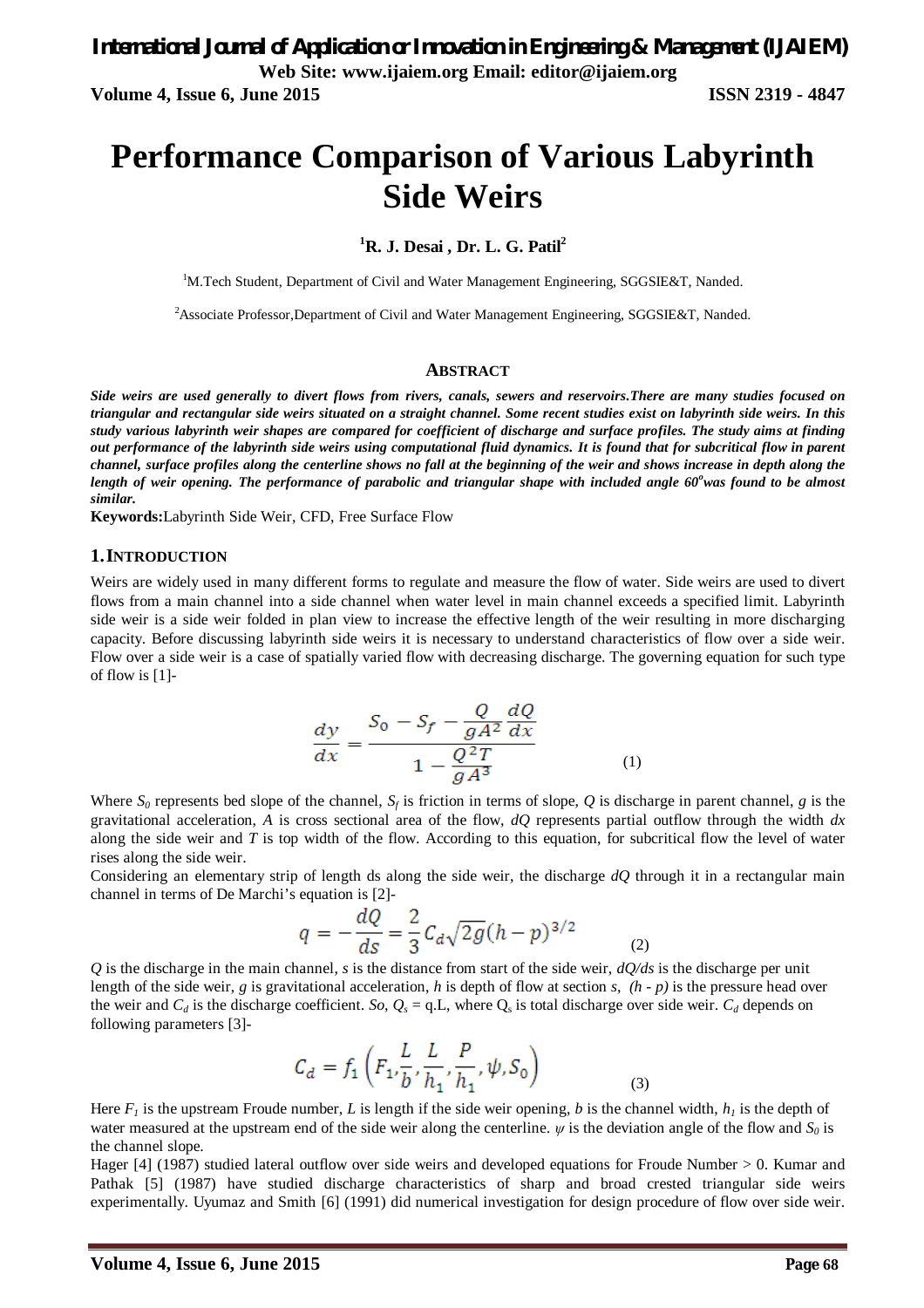# *International Journal of Application or Innovation in Engineering & Management (IJAIEM)* **Web Site: www.ijaiem.org Email: editor@ijaiem.org**

### **Volume 4, Issue 6, June 2015 ISSN 2319 - 4847**

Swamee et al. [7] (1994) carried out experiments and proved an equation for elementary discharge coefficient. Singh et al. [8] (1994), Borghei et al. [9] (1999) also presented equations for finding out discharge coefficient of side weir. Bagheri et al. [10], [11] (2014) have recent studies on sharp crested side weirs which discus traditional weir equation and Domínguez's method.

Aydin and Emiroglu [12] (2013) discussed the flow patterns and discharging capacity of labyrinth side weirs using CFD. Aydin [13] (2012) carried out CFD study of labyrinth side weir and compared the results for various turbulence models, grid and with experimental results. This study mainly involves surface profile configurations. Emiroglu et al. [14] (2010) extensively studied different configurations of labyrinth weir experimentally for surface profile and variation of discharge coefficient with different flow parameters.

Purpose of this study is to compare various shapes of labyrinth side weirs and evaluate their performance in terms of coefficient of discharge and surface profiles using CFD.

## **2.GOVERNING EQUATIONS**

The Navier-Stokes equations (4) - (6) are the basic governing equations for a viscous fluid. It is supplemented by the mass conservation equation (7)

$$
\frac{\partial u}{\partial t} + \frac{1}{V_F} \left\{ u A_x \frac{\partial u}{\partial x} + v A_y \frac{\partial u}{\partial y} + w A_z \frac{\partial u}{\partial z} \right\} = -\frac{1}{\rho} \frac{\partial p}{\partial x} + G_x + f_x \tag{4}
$$

$$
\frac{\partial v}{\partial t} + \frac{1}{v_F} \left\{ u A_x \frac{\partial v}{\partial x} + v A_y \frac{\partial v}{\partial y} + w A_z \frac{\partial v}{\partial z} \right\} = -\frac{1}{\rho} \frac{\partial p}{\partial y} + G_y + f_y \tag{5}
$$

$$
\frac{\partial w}{\partial t} + \frac{1}{v_F} \left\{ u A_x \frac{\partial w}{\partial x} + v A_y \frac{\partial w}{\partial y} + w A_z \frac{\partial w}{\partial z} \right\} = -\frac{1}{\rho} \frac{\partial p}{\partial z} + G_z + f_z \tag{6}
$$

$$
\frac{\partial u_{\alpha}}{\partial x} + \frac{\partial v_{\alpha}}{\partial y} + \frac{\partial w_{\alpha}}{\partial z} = 0 \tag{7}
$$

Where,  $V_F$  is the fractional volume open to flow,  $\rho$  is fluid density,  $(u, v, w)$  are velocities in  $(x, y, z)$  direction respectively, t is time,  $(A_x, A_y, A_z)$  are fractional areas open to flow in direction  $(x, y, z)$ .  $(G_x, G_y, G_z)$  are body accelerations,  $(f_x, f_y, f_z)$  are viscous accelerations. These are the simplified equations for incompressible free surface flow with constant viscosity. Fluid configuration is defined in terms of volume of fluid (VOF) function, *F*(*x,y,z,t*). This function represents the volume of fluid per unit volume and satisfies the equation (8).

$$
\frac{\partial F}{\partial t} + \frac{1}{v_F} \left[ \frac{\partial}{\partial x} \left( F A_x u \right) + \frac{\partial}{\partial y} \left( F A_y v \right) + \frac{\partial}{\partial z} \left( F A_z w \right) \right] = 0 \tag{8}
$$

Navier-Stokes equations are solved by using readily available software. The Continuous domain is replaced by a discrete domain using a grid. For every cell of the grid the discrete equations are derived, boundary conditions are defined and solved. Though the solution can never be exact, it can be fairly accurate. Various numerical methods exist to solve the differential equations. Finite Volume method for solving the equations is used.

### **3.NUMERICAL MODEL**

The geometries for the simulation were created using Autodesk Inventor. The geometry consists of certain necessary solid parts for efficient simulation. Side weir is placed half way down the channel. The labyrinth side weirs of various shapes, particularly triangular (90° and 60° included angle), Semicircular and Parabolic in plan were considered for numerical simulation. The side weir opening was kept constant and the above mentioned shapes of labyrinth side weir were fitted in the same side weir opening. The Semicircular labyrinth side weir dimension was chosen such that it circumscribes the 90<sup>o</sup> Triangular shape. Similarly the Parabolic shape circumscribes the 60<sup>o</sup> Triangular Shape. Excess portion around the side weir where water will not be present are blocked by solid to save computations. Main Channel is 0.5m wide and the side weir opening is 0.75m wide. Height of the side weir is 0.12m.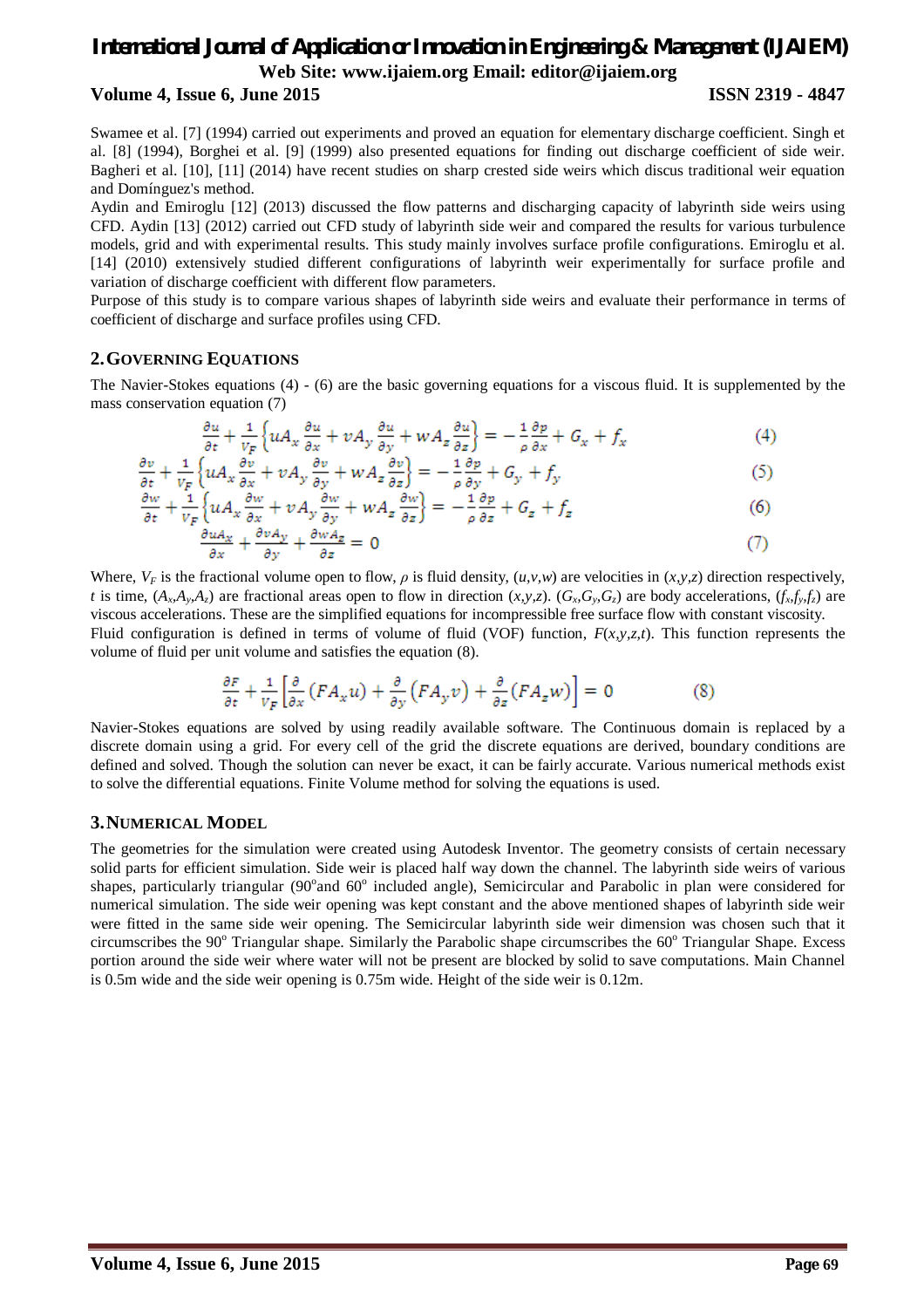# *International Journal of Application or Innovation in Engineering & Management (IJAIEM)* **Web Site: www.ijaiem.org Email: editor@ijaiem.org**

**Volume 4, Issue 6, June 2015 ISSN 2319 - 4847**



Figure 1: Plan and Elevation of Triangular labyrinth side weir with 90° included angle model with dimensions



**Figure 2:** Labyrinth side weir shapes with dimensions - Triangular with included angle  $60^{\circ}(1)$ , Semicircular(2),Parabolic(3)



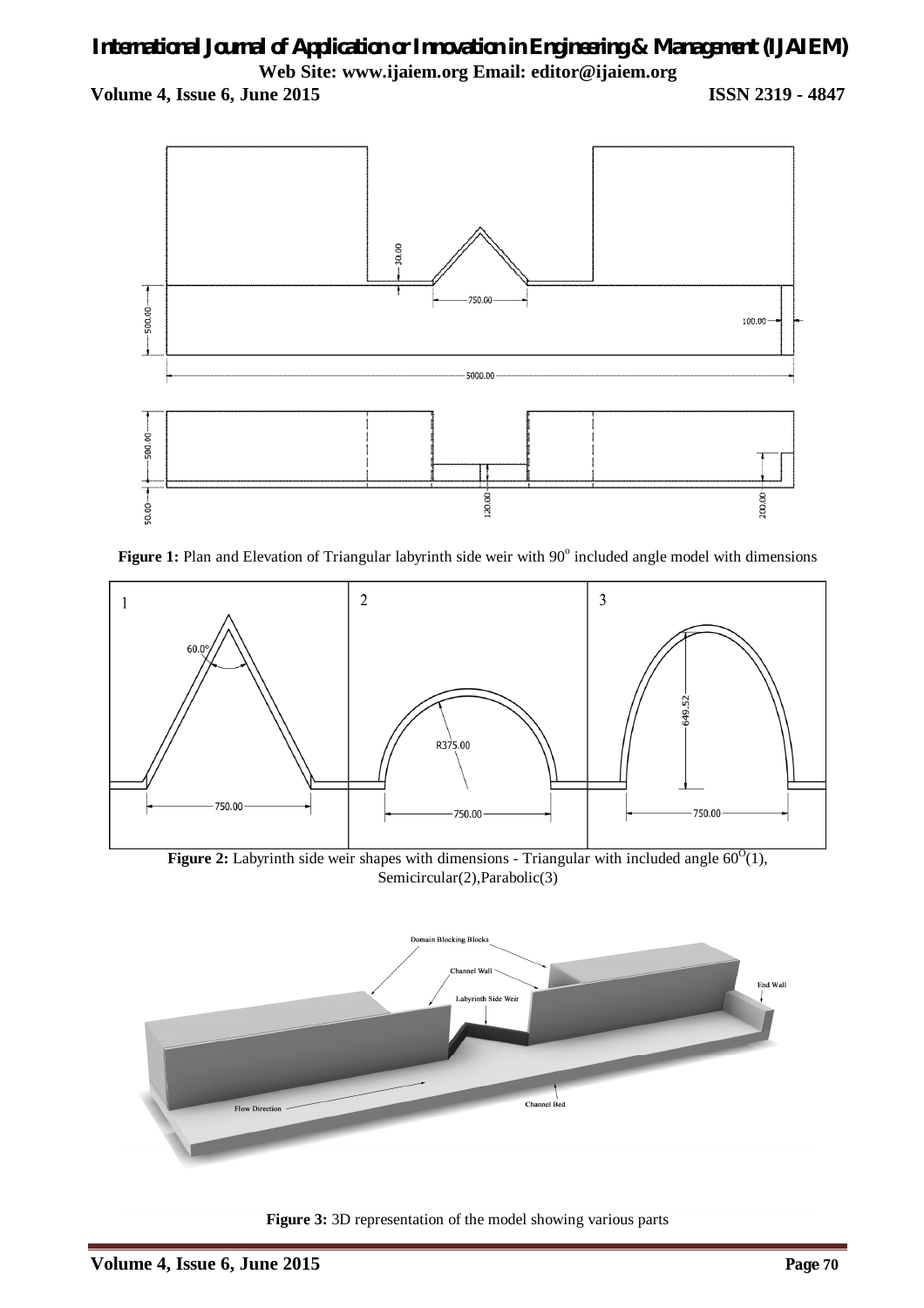# *International Journal of Application or Innovation in Engineering & Management (IJAIEM)* **Web Site: www.ijaiem.org Email: editor@ijaiem.org Volume 4, Issue 6, June 2015 ISSN 2319 - 4847**

The software utilises structured hexahedral free mesh and an algorithm to represent solid obstacles in the domain. Cell size is kept as 0.014m, uniform in all directions, around 1 million cells were present in all the cases.



**Figure 4:** XY view of the meshed geometry

Flow over the side weir leaves the domain from bottom boundary of the side channel (hence no submergence of crest is expected)and discharge was measured at that boundary. Inlet was represened by 'volume flow rate' boundary condition for which discharge was specified. At the outlets 'outflow' boundary condition was selected. Two equation RNG tubulence model waschoosen for solving the problem.

Total 20 cases were solved with discharges varying from 0.1 to 0.2  $\mathrm{m}^3$ /s for each of four geometric configurations. Froude number was less than unity for all the cases (only subcritical flow in the parent channel was considered)

### **4.Results and Discussions**

Discharge over the labyrinth side weir was measured and the coefficient of discharge was computed for total 20 cases using eq. (2). The coefficientof discharge and water surface profiles along the centerlinefor four labyrinth side weir shapes were compared.



**Figure 5:** Comparison of Discharge Coefficients of various shapes of labyrinth side weirs

The plot of discharge coefficient versus Froude number is presented in fig. 5. Amongst all the shapes considered for the study, lowest  $C_d$  values were obtained for Triangular labyrinth side weir with included angle  $90^\circ$ . Triangular shape with 60° included angle and parabolic shape show almost same trend in variation ofcoefficient discharge. Even though the crest length of the parabolic shape is more than that of triangular shape, both cases show somewhat similar discharge coefficients, whereas the difference in  $C_d$  is more in triangular shapes and semicircular shape. It can be said that the semi-circular shape has more discharging capacity than the triangular shape with 90° included angle, but less than that of the triangular labyrinth side weir with 60° included angle. For all the different shaped labyrinth side weirs, the coefficient of discharge is reducing with increasing Froude number.

Surface profiles for various shapes are compared at different discharges. In all the cases water level rises along the side weir. The rise in depth is not uniform. It can be seen that with increasing discharge the water depth also rises.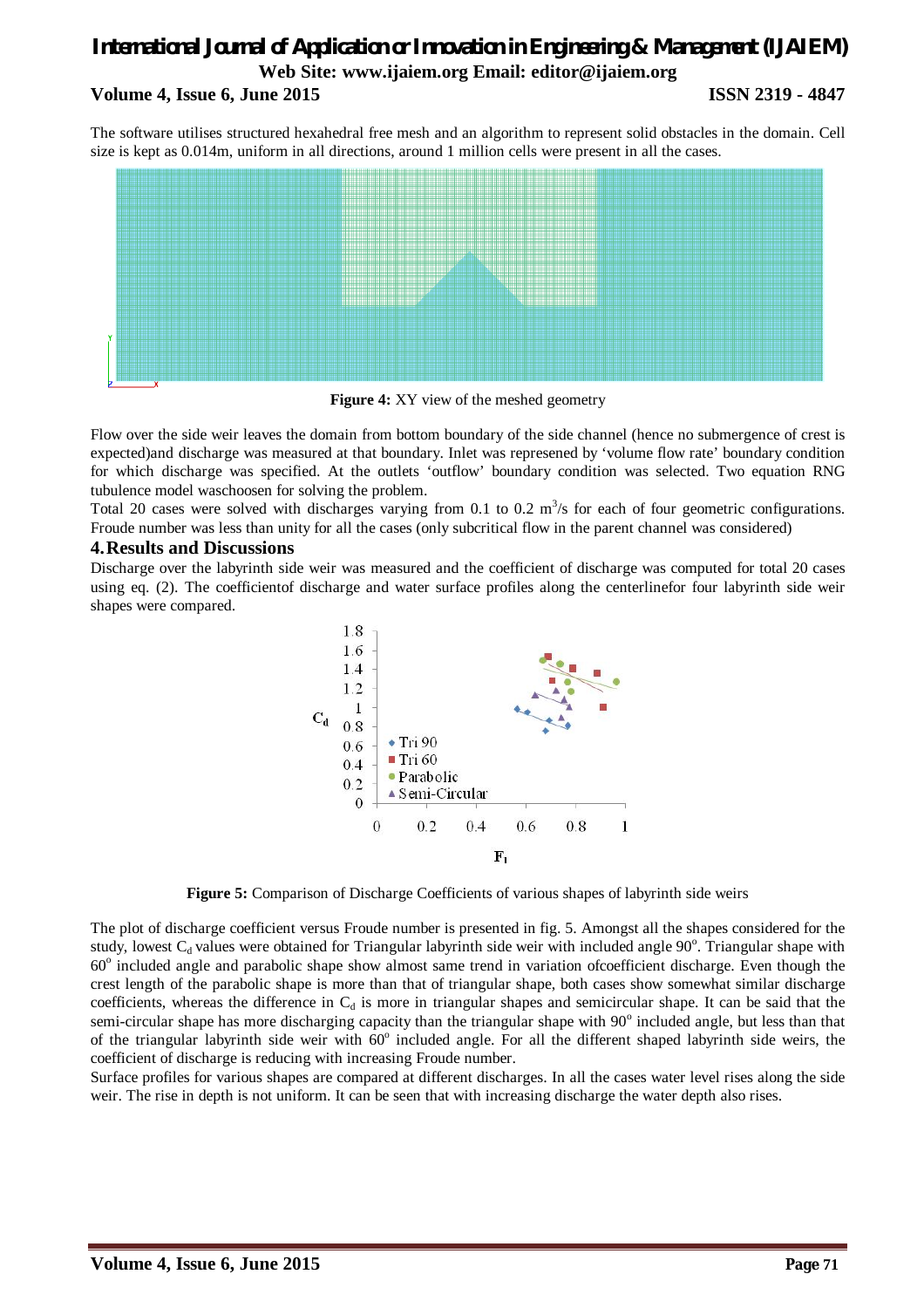# *International Journal of Application or Innovation in Engineering & Management (IJAIEM)* **Web Site: www.ijaiem.org Email: editor@ijaiem.org**

**Volume 4, Issue 6, June 2015 ISSN 2319 - 4847**



**Figure 6:** Variation of surface profile with different shapes of labyrinth side weirsat various discharges

It shows that parabolic and triangular shape with  $60^\circ$  included angle show almost overlapping surface profiles for discharges 0.1 and 0.125  $m<sup>3</sup>/s$ . Depth of water in the parent channel is different for different shapes for the same discharge. Depth of water is highest in case of triangular shape with 90° included angle, followed by semicircular and then lowest in cases of parabolic and triangular shape with 60o included angle.

# **5.CONCLUSION**

Four shapes of labyrinth side weir are compared for discharges 0.1 to 0.2 m3/s. total 20 cases are solved and data is processed for obtaining surface profiles at the centerline of the parent channel and coefficient of discharge. From the results, following conclusions are made-

Water level before the labyrinth side weir is less than that of the water level after the labyrinth side weir. Depth of flow increases along the side weir opening. This increase in depth is not uniform and it is non-linear along the channel length.Irregularity in the depth is maybe due to existence of the eddy inside the labyrinth shape.

Coefficient of discharge decreases with increase in Froude number. This is due to increase in momentum at higher Froude numbers due to which it is difficult for the flow to turn and fall out over the side weir. Semi-circular labyrinth side weir shows better performance over triangular labyrinth side weir with 90° included angle; but same is not true about Parabolic and Triangular shape with 60°included angle. Both show similar coefficients of discharge.

# **References**

- [1] C. M.Aydin, "CFD Simulation of Free-Surface Flow over Triangular Labyrinth Side Weir", Advances in Engineering Software, 45, pp.159–166, 2012
- [2] C. M. Aydin, M. E Emiroglu, "Determination of Capacity of Labyrinth Side Weir by CFD", Flow Measurement and Instrumentation, 29, pp.1–8, 2013.
- [3] M. E. Emiroglu, N. Kaya, H.Agaccioglu, "Discharging Capacity of Rectangular Side Weirs in Straight Open Channels", Flow Measurement and Instrumentation 22, pp. 319–330, 2011.
- [4] W. H. Hager, "Lateral Outflow over Side Weirs", Journal of Hydraulic Engineering, Vol. 113, No. 4, pp. 491-504, 1987.
- [5] C. P. Kumar, S. K. Pathak, "Triangular Side Weirs", Journal of Irrigation and Drainage Engineering, Vol 113, No. 1, pp. 98-105, 1987.
- [6] A. Uyumaz, R. H. Smith, "Design Procedure for Flow over Side Weir", Journal of Irrigation and Drainage Engineering, Vol. 117, No. 1, pp. 79-90, 1991.